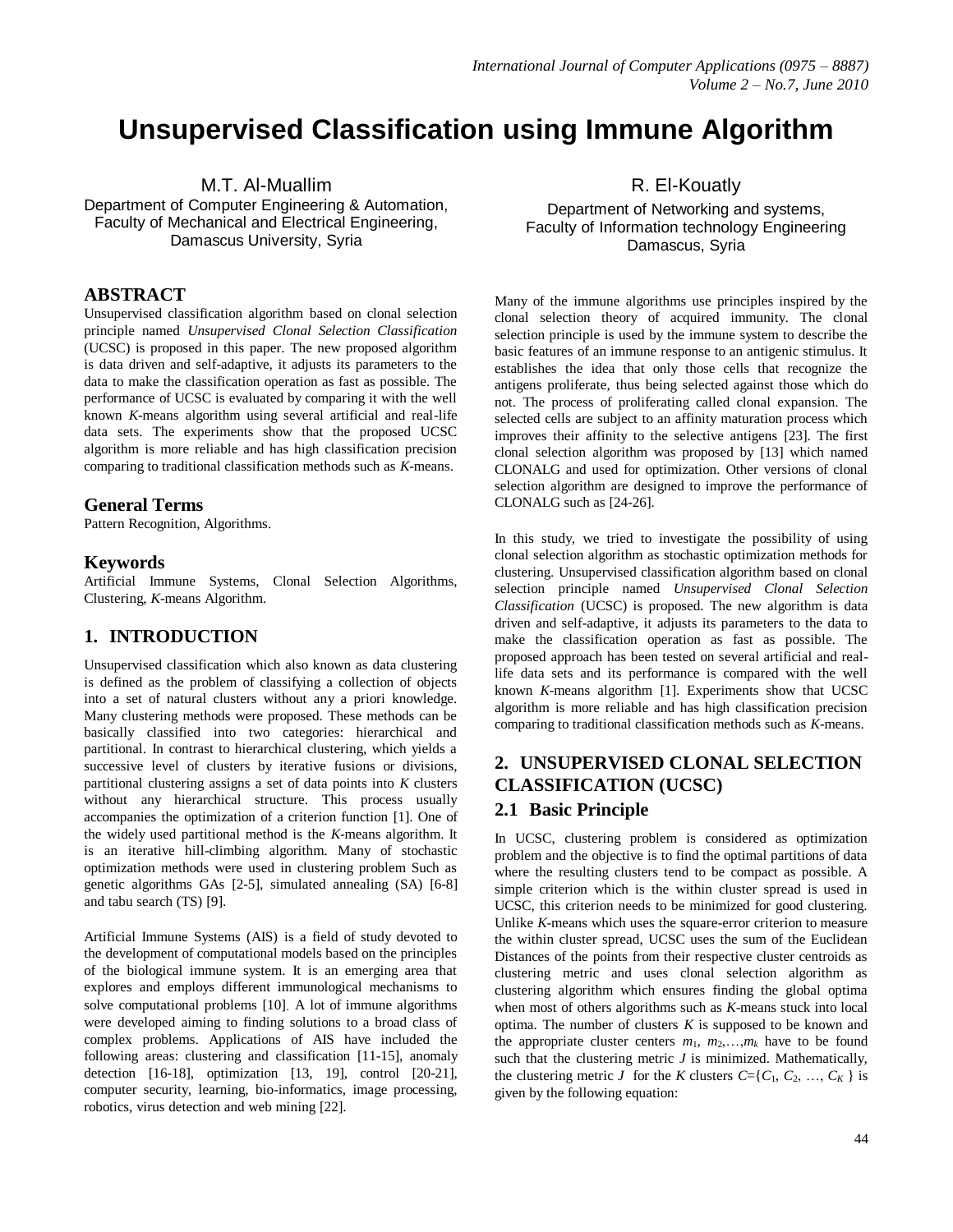$$
J(\Gamma, M) = \sum_{i=1}^{K} \sum_{j=1}^{N} \gamma_{ij} \|x_j - m_i\|
$$
 (1)

where  $x_j \in \mathbb{R}^d$ ,  $j = 1,..., N$  are data points,  $\Gamma = \{ \gamma_{ij} \}$  is a partition matrix witch given by the eq. (2) , M is centroid matrix witch given by the eq. (3) and  $m_i \in \mathbb{R}^d$ ,  $i = 1, ..., K$  is the mean for the Ci cluster with Ni data points.

$$
\gamma_{ij} = \begin{cases} 1 & \text{if } x_j \in C_i \\ 0 & \text{otherwise} \end{cases} \text{ with } \sum_{i=1}^K \gamma_{ij} = 1 \quad \forall j \tag{2}
$$

 $M=[m_1, m_2, ..., m_K]$  where  $m_i = \frac{1}{n_i} \sum_{i=1}^{N}$  $m_i = \frac{1}{N_i} \sum_{j=1}^{N_i} \gamma_{ij} x_j$  $\frac{1}{N} \sum_{i=1}^{N} \gamma_{i,i} x_{i}$ ,  $i = 1,..., K$  (3)

The task of clonal selection algorithm is to search for the appropriate cluster centers wherefore *J* is minimized. Based on clustering criterion, UCSC is supposed to give right results if the clusters are compact and hyperspherical in shape.

## **2.2 Clonal Selection Algorithm**

All clonal selection algorithms have the same basic steps which are sumerized as follows:

*generate population P of antibodies (candidate solutions) while stopping criterion is not met do {*

*clone P based on their affinity*

*Submit the result population to hypermutation scheme select the highest affinity solution to form new population*

*maintain diversity in the population }*

*select the highest affinity antibody to form the immune memory* which is the solution to the problem.

There are certain critical issues that must be taken into consideration while designing and running a clonal selection algorithm such as representing the solution, maintaining diversity in population, affinity metric and hypermutation mechanism. Even a small change in any of these aspects may lead to a considerable change in the performance of clonal selection algorithms [26].

The UCSC algorithm is summarized as follows:

*Initialization: generate population P of n antibodies (candidate solutions) randomly*

*For every generation do: {*

2.3 **Section Representing**<br>  $\frac{d^2y}{dx^2-1} = \frac{1}{4}x^2 - m_1$ . We so denote points in the scalar order points are presenting<br>  $\frac{d^2y}{dx^2-1} = 1$ , we so denote points  $x^2 + y^2 - 1$ , we do the denote exist. If  $y^2 + y^2 - 1$ , w *affinity measure of all antibodies in P clone P generating a population PC submit PC to hypermutation scheme generating Pm consolidate P & Pm affinity measure of all antibodies re-select the n highest affinity to form P Generate new L individuals (randomly) replace the L lowest affinity antibodies in P with the new ones }*

*finally: select the highest affinity antibody in P which is the solution* 

These steps will be described in details next.

#### **2.3 Solution Representing**

Each antibody in P forms a string of real numbers representing the K cluster centers.

For *d*-dimensional space, the length of the string is *d\*K* number, where the coordinates of the centers are localized in sequence.

$$
p = [Ab1, Ab2,....., Abn]
$$
\n
$$
(4)
$$

$$
Ab_l = [m_{11}, m_{12}, \dots, m_{1d}, m_{21}, \dots, m_{Kd}] \, , \, l = 1, \dots, n \tag{5}
$$

The first *d* numbers represent the *d* dimensions of the first cluster center; the next *d* positions represent those of the second cluster center, and so on.

## **2.4 Affinity Metric**

To measure the affinity of an antibody, the clusters are formed according to the centers encoded in the antibody under consideration, this is done by assigning each point  $x_j \in \mathbb{R}^d$ ,  $j =$ 

1,..., *N* to one of the clusters  $C_i$  whose center are the closest to the point. After the clustering is done, the new cluster centroids are calculated by finding the mean points of the respective clusters, then clustering criterion  $J$  is calculated by eq. (1). The affinity is defined as:

$$
aff = \frac{1}{J} \tag{6}
$$

The maximum value of the affinity standing for the minimum value of *J*. Zero is assigned to the affinity if any cluster becomes empty.

# **2.5 Cloning**

Antibodies in *P* will be cloned proportionally to their affinities, the higher the affinity the higher the number of clones generated for the antibody. The antibodies were sorted in descending order according to their affinity and then the amount of clones generated for the antibodies was given by:

$$
nc_i = round\left(\frac{\beta n}{l}\right) \tag{7}
$$

Where  $nc_l$  is number of clones and  $\beta$  is clonal factor.

#### **2.6 Hypermutation Mechanism**

Every antibody in  $P_C$  is submitted to a mutation that is inversely proportional to the affinity and this is done according to the following equations:

$$
Ab^* = Ab + \alpha N(0,1) \tag{8}
$$

$$
\alpha = \rho \, e^{-a f} \tag{9}
$$

Where  $Ab^*$  is the resulting antibody of mutate  $Ab$ ,  $N(0,1)$  is a matrix of *d\*K* Gaussian random variables with zero mean and standard deviation  $\sigma=1$ , *aff* is the affinity of the antibody, which is normalized in the range  $[0 \ 1] \alpha$  is a factor that resizes the value of the Gaussian mutation and it is inversely proportional to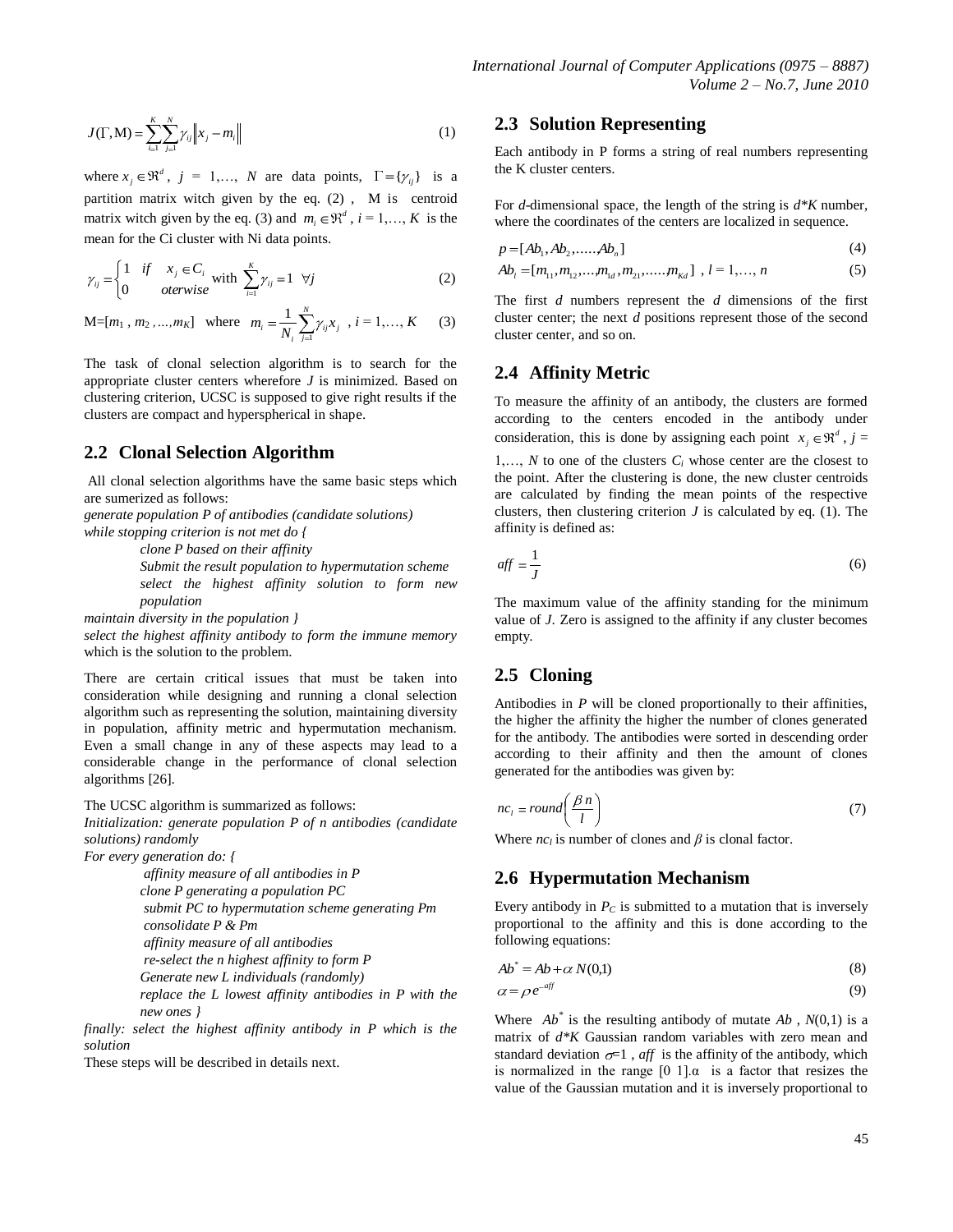the affinity,  $\rho$  is a factor that controls the range of  $\alpha$ . To make the algorithm fast and data driven this factor is given as:

$$
\rho = (\max_{data} - \min_{data})
$$
\n(10)

Where max*data* and min*data* are the maximum and the minimum values of the data features at all dimensions. In this way, the mutation probability depends on the affinity of the antibody and also on the scope of search.

## **2.7 New Antibodies Generator**

To generate new random solutions, the scope of search which is the data distribution range in the feature space was determined. The range of data was calculated using the upper and the lower limit of the data at every dimension:

$$
UL_{data} = [UL_1, UL_2, \cdots, UL_d]
$$
\n
$$
(11)
$$

$$
LL_{data} = [LL_1, LL_2, \cdots, LL_d]
$$
\n<sup>(12)</sup>

Where UL data, and LL data are matrixes of the upper and lower limits of the features respectively. Then new random solution is generated using:

$$
Ab_{new} = LL_{data} + (\text{diag}((UL_{data} - LL_{data})^T \times rand))^T
$$
 (13)

Where *rand* is a matrix of *d\*K* random variables with uniform probability distribution within the range [0 1]. This random solutions generator is used to insure a fast and accurate performance of UCSC and accelerate the convergence rate of the algorithm since all solutions are in the scope of search.

# **3. EXPERIMENTS**

The UCSC was tested using several artificial and real-life data sets, then compared with the well known *K*-means algorithm [1]. The UCSC was tested with the following parameters  $n=10$ ,  $\beta=5$ , *L*=4, and number of generations *gen*=30. For *K*-means algorithm [1] 1000 as a maximum number of iterations was used in case it does not terminate normally. At every experiment the algorithms were run for 100 times with different random initial configurations To provide statistical evaluation of the performance.

The data sets are described below:

#### **3.1 Artificial Data Sets**

*Dataset* 1: An artificial dataset consisting of overlapping two classes (100 patterns each) with bivariate Gaussian density with the following parameters:

$$
m_1=(0.1, 0.1), m_2=(0.35, 0.1),
$$

$$
\sum_{i=1}^{\infty} \sum_{i=1}^{\infty} = \begin{bmatrix} 0.11 & 0 \\ 0 & 0.1 \end{bmatrix}
$$
, where  $\sum$  is covariance matrix.

The dataset is shown in Figure (1).

*m*1=(0.1, 0.1), *m*2=(0.35, 0.1),



**Figure .1: An artificial dataset 1 with two classes.**

*Dataset* 2: An artificial dataset consisting of nine classes (25 patterns each) with bivariate Gaussian density with the following parameters:

*m*<sub>1</sub>=(0.1, 0.1), *m*<sub>2</sub>=(0.1, 0.5), *m*<sub>3</sub>=(0.1, 0.9), *m*<sub>4</sub>=(0.5, 0.1), *m*<sub>5</sub>=(0.5, 0.5), *m*<sub>6</sub>=(0.5, 0.9), *m*<sub>7</sub>=(0.9, 0.1), *m*<sub>8</sub>=(0.9, 0.5), *m*<sub>9</sub> $=(0.9, 0.9)$ ,

$$
\sum_{a} = \sum_{a} = \sum_{a} = \dots = \sum_{a} = \begin{bmatrix} 0.08 & 0 \\ 0 & 0.08 \end{bmatrix}
$$

The dataset is shown in Figure (2).



**Figure .2: An artificial dataset 2 with nine classes**

*Dataset* 3: An artificial dataset consisting of three classes (50 patterns each) with tripartite Gaussian density with the following parameters:

*m*<sub>1</sub>=(1, 1, 1), *m*<sub>2</sub>=(2, 2.5, 2.5), *m*<sub>3</sub>=(2, 3, 3),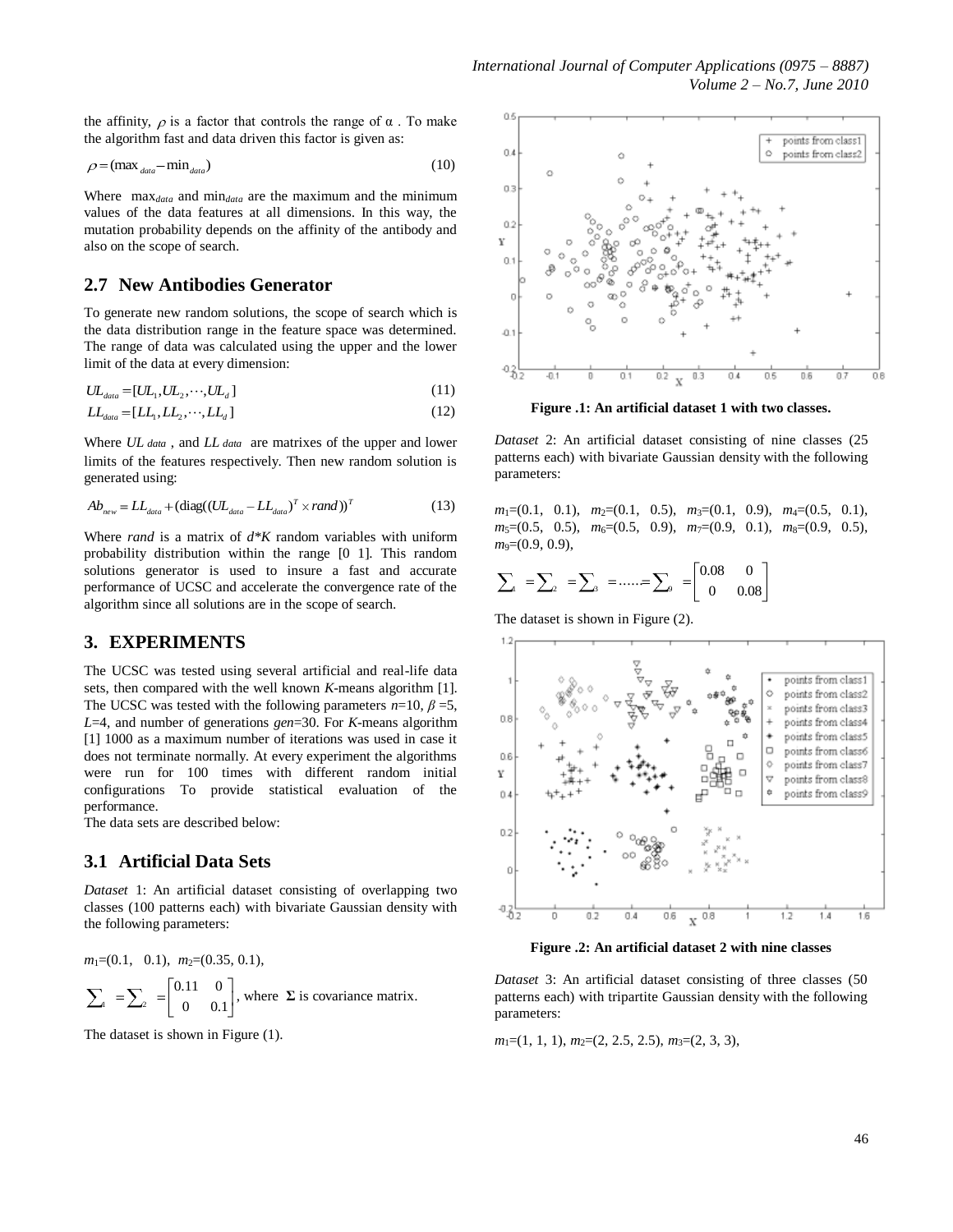$$
\sum_{a} = \sum_{a} = \sum_{a} = \begin{bmatrix} 0.3 & 0 & 0 \\ 0 & 0.3 & 0 \\ 0 & 0 & 0.3 \end{bmatrix}
$$

The dataset is shown in Figure (3).



**Figure .3: An artificial dataset 3 with three classes.**

#### **3.2 Real-life Data Sets**

The following real-life dataset has being tested:

- 1- *Iris dataset* [27] consists of 150 four-dimensional patterns in three classes (50 patterns each) represent different categories of iris flowers which have four feature values. The four feature values represent the sepal length, sepal width, petal length and the petal width in centimeters. The three classes are: Iris Setosa, Iris Versicolor and Iris Virginica.
- 2- *Wisconsin Breast Cancer dataset* [28] consists of 699 nine-dimensional patterns in two classes which are Benign (458 patterns) and Malignant (241 patterns). The nine features are: Clump Thickness, Uniformity of Cell Size, Uniformity of Cell Shape, Marginal Adhesion, Single Epithelial Cell Size, Bare Nuclei, Bland Chromatin, Normal Nucleoli and Mitoses.

# **4. RESULTS**

The best classification results of UCSC and *K*-means after run for 100 times are shown in Table (1) which includes the obtained classification accuracy for all datasets. As we can see from Table (1) the UCSC algorithm provides better accuracy compared with *K*-means algorithm.

**Table 1: classification result for all datasets**

| <b>Dataset</b>               | <b>UCSC</b> | $K$ -means |
|------------------------------|-------------|------------|
| Dataset 1                    | 88%         | 86%        |
| Dataset 2                    | 97.78%      | 97.33%     |
| Dataset 3                    | 91.33%      | 91.33%     |
| Iris dataset                 | 90%         | 89.33%     |
| <b>Breast Cancer dataset</b> | 96.11%      | 95.7%      |

The experiments show that *K*-means algorithm got stuck at suboptimal solutions even for simple data but UCSC did not exhibit any such behavior. Table (2) shows the best values of *J* and its percentages of the total runs of UCSC and *K*-means algorithms for every dataset. As we can see from Table (2) for all datasets, UCSC finds better solutions than *K*-means algorithm and the clusters formed by UCSC are more compact than those formed by *K*-means algorithm. The results show that UCSC algorithm is more reliable than *K*-means algorithm because it finds the best solution all the time unlike *K*-means which did not find the best solution all the times.

**Table 2: Values of** *J* **for the different datasets.**

| <b>Dataset</b>                     | UCSC   |          | $K$ -means |          |
|------------------------------------|--------|----------|------------|----------|
|                                    |        | percents | .J         | percents |
| Dataset 1                          | 25.141 | 100%     | 25.166     | 100%     |
| Dataset 2                          | 21.597 | 100%     | 21.906     | 40%      |
| Dataset 3                          | 70.628 | 100%     | 70.653     | 75%      |
| Iris dataset                       | 97.101 | 100%     | 97.205     | 80%      |
| <b>Breast</b><br>Cancer<br>dataset | 3048.2 | 100%     | 3051.3     | 100%     |

For all experiments UCSC found the solution in less than 30 generations

## **5. DISCUSSION**

means algorithm using several artificial and real-life data sets. The experiments show that the proposed UCSC algorithm is more reliable because it finds the best solution all the time unlike *K*-means which got stuck at sub-optimal solutions. UCSC algorithm has high classification precision comparing to *K*-means algorithm.

The new proposed algorithm is data driven and self-adaptive, it adjusts its parameters to the data to make the classification operation as fast as possible.

UCSC algorithm has many advantages comparing to other evolutionary algorithms. One is the small population size *n*=10 where most of other evolutionary algorithms need at lest population size of 100. Second it found the solution in less than 30 generations.